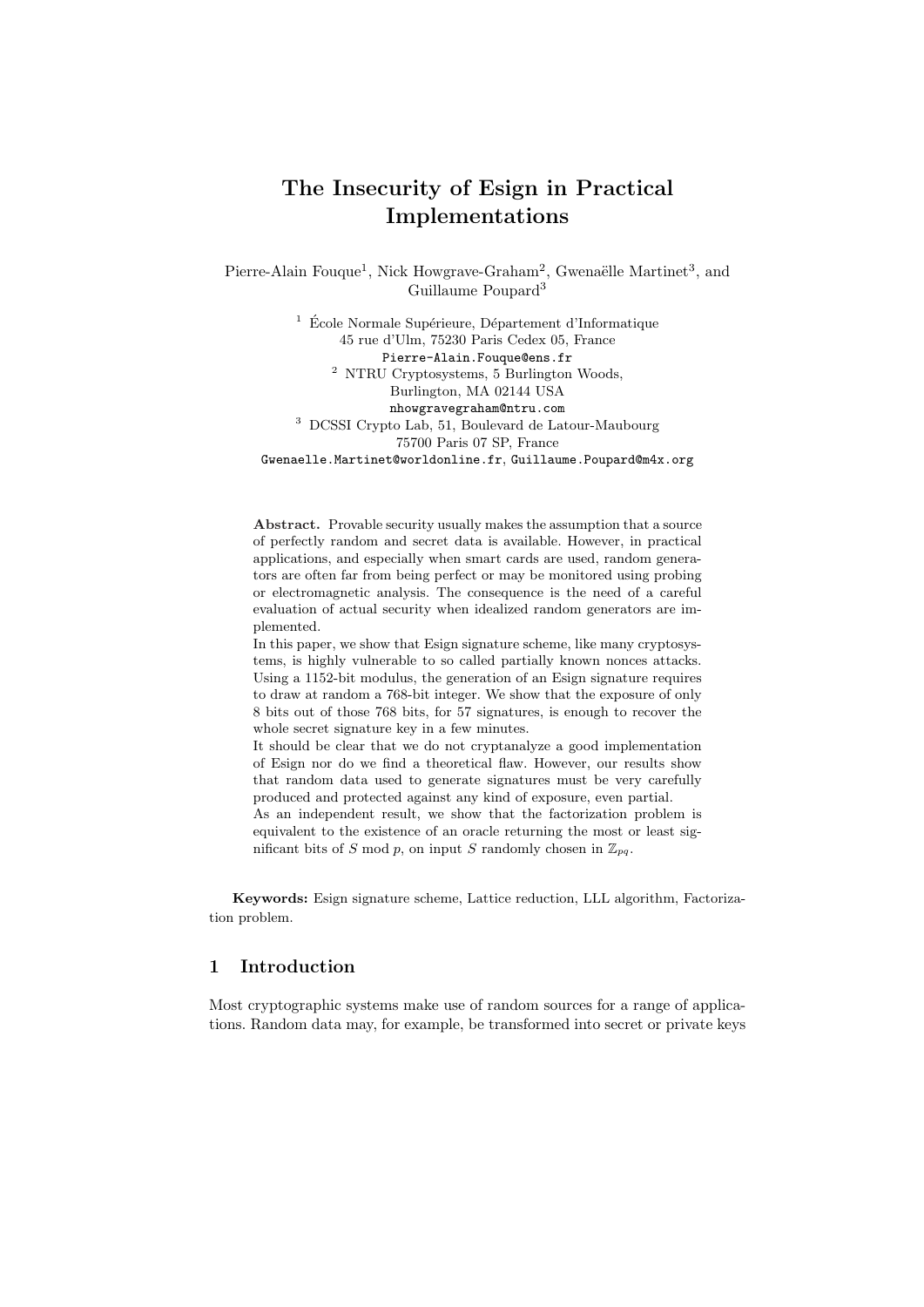for encryption or signature. From a provable security point of view, it is common to assume one has access to a source of perfect randomness. However, such an assumption is far from being totally realistic in many practical applications. The first problem is that a true random number generator must be based on some kind of physical noise source. Such a generator is not commonly accessible on standard computers. When smart cards are used, the situation is even worse since such devices only have access to a very poor and constrained environment. The consequence is that random data is often simulated using a pseudo-random number generator.

In practical applications, there is a danger of adding weaknesses by using a biased generator or a weak pseudo-random number generator. Furthermore, with devices such as smart cards, the risk of secret data exposure by the way of probing or electromagnetic analysis may be increased if the random number generator is separated from the rest of the chip. As a consequence, a crucial question, when we consider practical security, is the impact of partial exposure of this random data for systems which have been proved secure under the assumption that a source of perfectly random and secret data is available.

The answer strongly depends on the application one considers. Usually, key generation is viewed as a crucial issue and people agree that a lot of care must be applied to the production of key material. However, does the exposure of one third of a 128-bit AES key have any real practical implication in usual applications? Such a question is of course rather controversial, but the complexity of an exhaustive search on the remaining secret bits, about  $2^{85}$  block encryptions, might still be thought prohibitive. The same reasoning may be applied to other applications such as the choice of nonces or initial vectors. However, in some cases, partial exposure of secret information can have a far more dramatic consequence on the security of the system. Our first example is related to RSA with short public exponent. Boneh, Durfee and Frankel [6] have shown that the exposure of a quarter of the secret exponent enables one to factor the modulus in polynomial time. Similar results on DSA signature scheme are even more impressive. This scheme uses 160 bits of fresh random data, often called on-time key or ephemeral key, for each signature generation. It is well known that the exposure of those data enables to recover the secret signature key very easily. Howgrave-Graham and Smart [16] applied lattice reduction techniques to prove that the knowledge of only 8 bits out of the 160 bits of ephemeral keys for 30 signed messages enables to recover the secret key in a few seconds! In the same vein, following Boneh and Venkatesan [7], Nguyen and Shparlinski [19] have shown that indeed only 3 bits out of the 160 bits of each one-time key, for 100 messages, are enough to make the attack feasible. Finally, Bleichenbacher [3] has shown that if just one bit out of the 160 bits is biased, as was the case with the pseudo-random generator initially proposed by NIST [21], it is possible to mount an attack with time complexity  $2^{64}$ , memory complexity  $2^{40}$  and  $2^{22}$  signatures.

Another analysis of the security of DSA in practical implementations, was done by Bellare, Goldwasser and Micciancio [2]. They did not assume partial exposure of ephemeral keys but their randomness was generated by a weak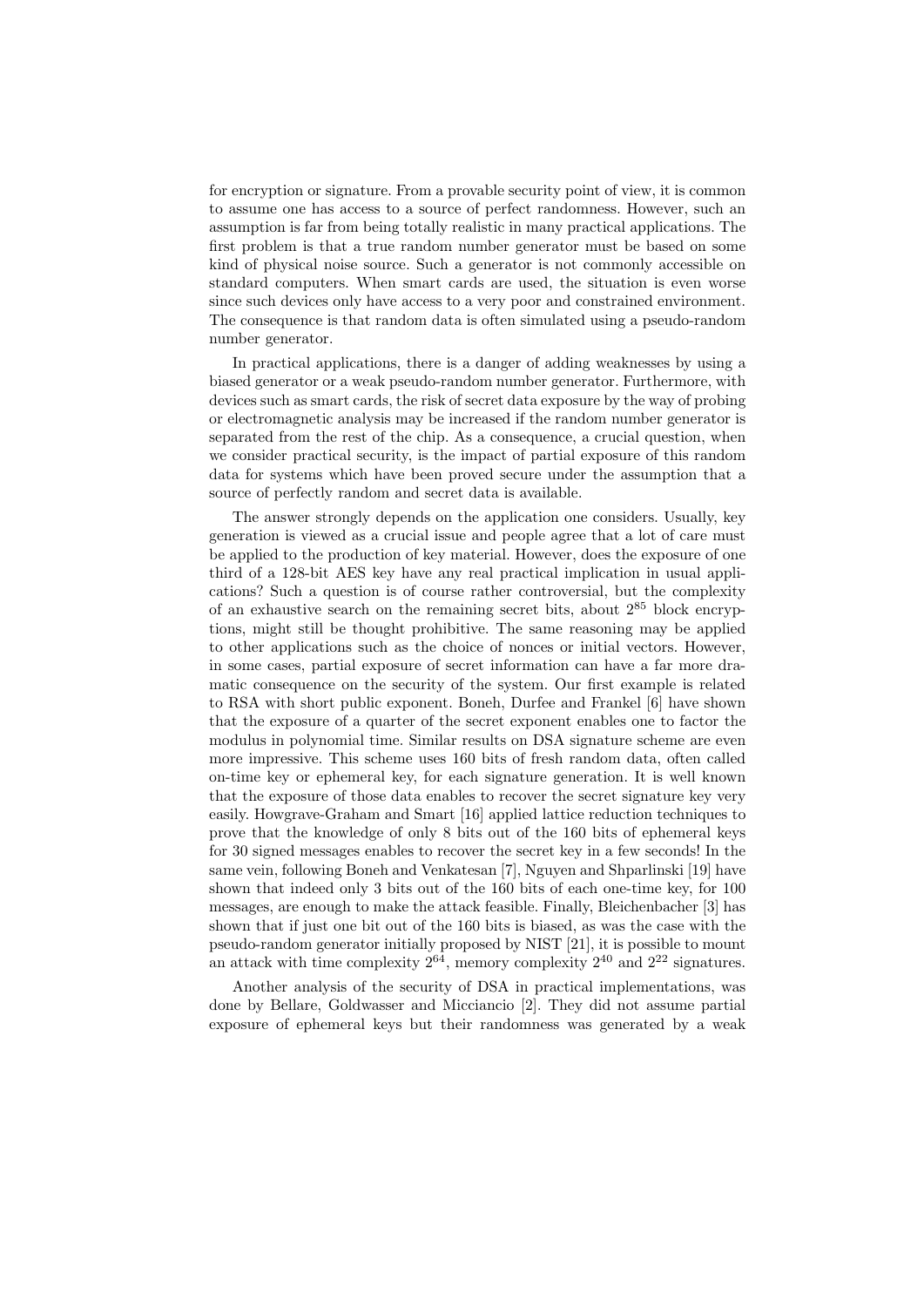pseudo-random number generator, namely the linear congruential generator. In this case, DSA is totally insecure and the knowledge of a few signatures leads to the computation of the secret signature key.

All these results show that in some applications, such as DSA, data must be perfectly random and must remain completely secret. This does not mean that DSA is not secure but it points out a potential source of weakness. In actual implementations, the mechanism used to generate random data must be carefully chosen and evaluated, both from an algorithmic point of view and from a technological point of view. For example, electromagnetic analysis or probing techniques may enable one to learn a few random bits, even if it is not possible to recover the whole secret by these means. The above mentioned results show that the knowledge of a very small part of those bits is enough to totally break systems such as DSA.

#### Our results

In this paper, we focus on the practical security of the Esign signature scheme [11]. Of course, in practical applications, this scheme is much less used than DSA. However, Esign could be preferred in many scenarios from a computational efficiency point of view. This is important when the signature device has low computing resources, which is the case with smart cards for instance. For applications such as on the fly signature with a contactless card (typical for fast and secure payment in the subway), Esign may be a very good candidate. Its practical security must consequently be carefully analyzed.

The technique we develop, and apply to careless Esign implementations, is of independent interest. It may be applied to other factorization based cryptosystems. Assuming partial exposure of a very small part of some secret data, our lattice reduction based technique allows one to factor the modulus very efficiently. Typically, this may be applied to the optimization of some SPA/DPA attacks on RSA systems [22, 10].

In this paper, we describe an efficient technique based on the partial exposure of a few bits of Esign ephemeral keys. More precisely, using a 1152-bit modulus, the generation of an Esign signature requires to draw at random a 768-bit integer. We show that the exposure of only 8 bits out of those 768 bits for 57 signatures is enough to recover the all secret signature key in a few minutes.

It should be clear that we do not propose neither a cryptanalysis of Esign nor a theoretical flaw. However, our results show that random data used to generate signatures must be very carefully produced and protected against any kind of exposure, even partial.

#### Previous works

The hidden number problem (HNP) has been described by Boneh and Venkatesan in [7] in order to prove the hardness of the most significant bits of secret keys in Diffie-Hellman and related schemes in prime fields. The HNP can be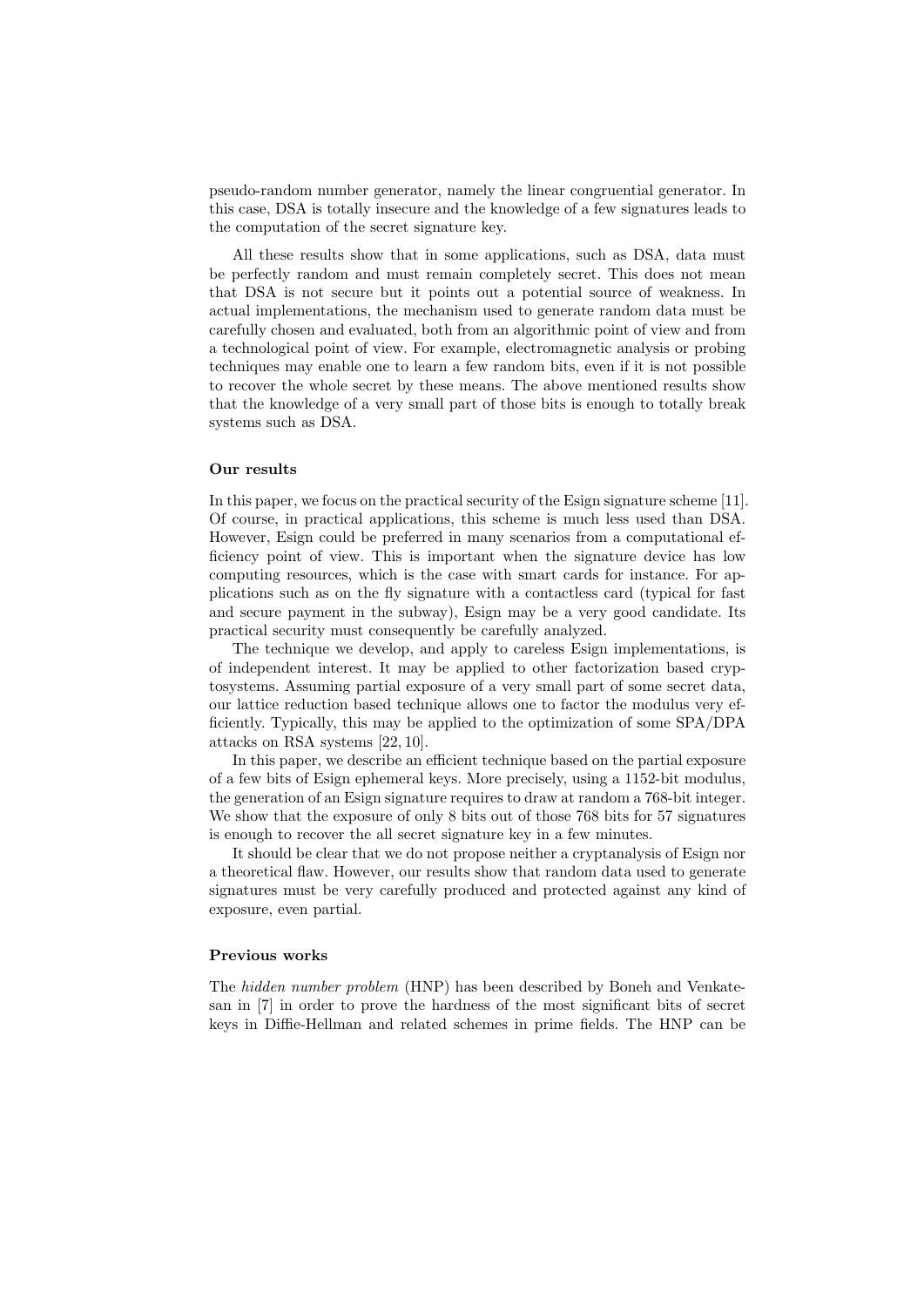defined as follows: given  $s_1, \ldots, s_d$  chosen uniformly and independently at random in  $\mathbb{Z}_q^*$  and  $\text{MSB}_{\ell}(\alpha s_i \mod q)$  for all i, the problem is to recover  $\alpha \in \mathbb{Z}_q^*$ . Here,  $\text{MSB}_{\ell}(x)$  for  $x \in \mathbb{Z}_q$  denotes any integer z satisfying  $|x - z| < q/2^{\ell+1}$ . In [7], the authors present a simple solution to this problem by reducing HNP to a lattice closest vector problem (CVP). In particular, they show that the to a lattice closest vector problem  $(VVP)$ . In particular, they show that the HNP can be solved if  $\ell \geq \sqrt{\log(q)} + \log(\log(q))$  and  $d = 2\sqrt{\log(q)}$ . According to [20], using the best known polynomial-time CVP approximation algorithm due to Ajtai et al. [1] and Kannan [17],  $\ell$  can be asymptotically improved to  $O(\sqrt{\log(q) \log(\log(\log(q))})/\log(\log(q))).$ 

In this paper we consider a problem related to a HNP problem modulo a secret value and we propose an algorithm to solve it. In [4], Boneh also mentions the HNP modulo  $N = pq$ . Now, p and q denote the factors of a modulus N. Our problem can be formulated as follows: given  $s_1, \ldots, s_d$  chosen uniformly and independently at random in  $\mathbb{Z}_N^*$  and  $\text{MSB}_{\ell}(s_i \mod p)$  for all i, the problem is to recover p. Our algorithm uses the *orthogonal lattice theory* of  $[20]$  to obtain several small lattice vectors. Moreover, we also use the extension of Nguyen and Shparlinski [19] if the distribution of the  $s_i$  is not necessarily perfectly uniform using the discrepancy notion. Indeed, if we note  $|s|_p = \min_{b \in \mathbb{Z}} |s - bp|$  for any integer s, the values  $s_i$  in the lattice are such that  $|s_i|_p < p/2^{\ell}$  and are thus not uniformly distributed in  $\mathbb{Z}_n$ . If N is a 1024-bit modulus, then the results of the HNP say that with  $d = 64$  and  $\ell = 9$ , N can be factored. We get similar results with our algorithm.

Finally, contrary to the lattice based algorithm used by Boneh, Durfee and Howgrave-Graham [5], our factorization algorithm uses an oracle. In some cases, this oracle can be found in practical implementations. For example, if the pseudorandom generator of the nonces used in Esign implementation is biased such that the MSBs can be learned, then we can break the signature scheme by factoring the modulus. In this application, the secret modulus is a composite number  $pq$  and  $N = p^2q$ . This paper can be seen as an extension of previous attacks on signature schemes, based on the discrete log such as DSA in [19, 16], to some factorization based signature schemes.

The results in this paper were independently discovered, but are of a similar vein to those found in the Esign technical review [15].

## 2 Description of Esign

Esign is a signature scheme proposed by Okamoto and Shiraishi in 1985 [23]. It is based on modular computations with special form modulus. The main advantage of Esign is its efficiency. Compared to RSA or EC based scheme, Esign is several times faster in terms of signature and verification performance.

Let  $N = p^2q$  a 3k-bit integer, with p and q two primes of roughly the same length. The secret key consists in the two  $k$ -bit primes  $p$  and  $q$ . The public key is  $(N, e)$ , where e is an integer larger than 4. The scheme uses a cryptographic hash function H to compute  $(k-1)$ -bit long message digests. The signature of a message  $M$  is performed as follows: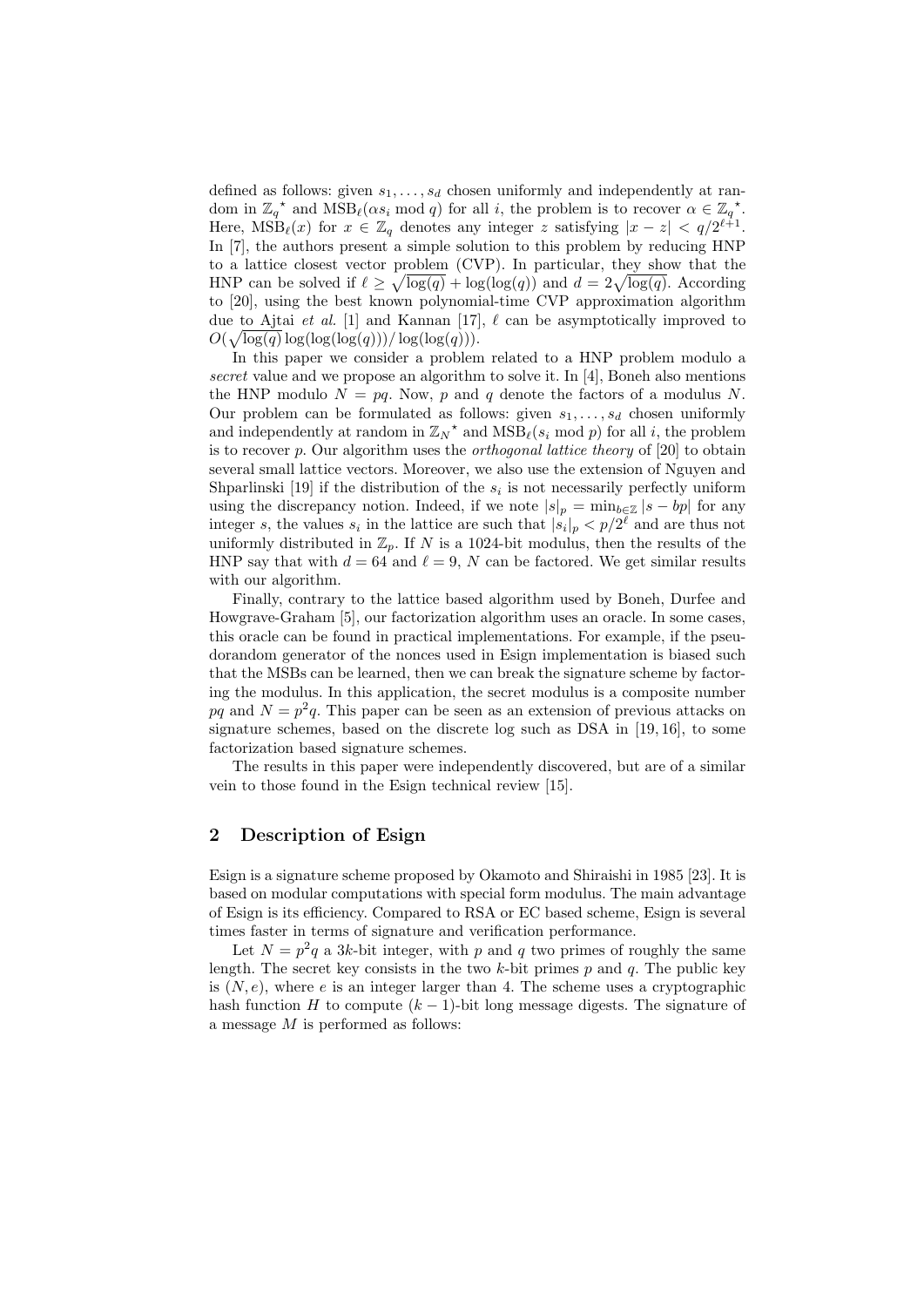- 1. the message  $M$  is first hashed into  $H(M)$ . We denote by  $y$  the integer corresponding to the 3k-bit string  $0||H(M)||0^{2k}$ , where  $0^{2k}$  denotes the concatenation of  $2k$  null bits,
- 2. An integer r is randomly chosen in  $\mathbb{Z}_{pq}^{\star}$ ,
- 3. Compute:
	- (a)  $z = y r^e \mod N$ ,
	- (b)  $w_0 =$  $\begin{bmatrix} -r^c \\ \frac{z}{pq} \end{bmatrix}$
	- (c)  $w_1 = w_0pq z$ . If  $w_1 > 2^{2k-1}$ , then come back to step 2,
	- (d)  $u = w_0(e^{e-1})^{-1} \bmod p$ ,
	- (e)  $s = r + upq$ ,
- 4. Return s as a signature for M.

Note that in the rest of this paper, we often write signatures as the sum of the random nonce r and a multiple  $u \times pq$  of the secret key pq.

To verify if a signature s is valid for the message  $M$ , a verifier simply checks if the k most significant bits of  $s^e$  mod N are equal to  $0||H(M)$ . The verification algorithm is consistent since:

$$
se = (r + upq)e \mod N
$$
  
=  $re + ere-1 upq \mod N$   
=  $(y - z) + w_0pq \mod N$   
=  $y + w_1 \mod N$ 

Since  $w_1 < 2^{2k-1}$ , and N is exactly 3k bits long, the k most significant bits of  $s^e \mod N$  are those of y, i.e.  $0||H(M)$ .

The security of Esign is based on a variant of the RSA problem which consists in computing modular e-th roots. More precisely, even the computation of approximations of such roots seems to be difficult. The Approximate e-th Root (AER) problem is formally defined as follows:

Given a modulus  $N = p^2q$ , an exponent  $e \geq 4$  and  $y \in \mathbb{Z}_N^*$ , find  $x \in \mathbb{Z}_N^*$ such that  $x^e \in [y, y + 2^{2k-1}].$ 

The knowledge of the factorization of  $N$  gives an efficient solution to this problem. Without  $p$  or  $q$ , this problem is supposed to be hard. The AER assumption is that the AER problem is intractable.

The initial scheme proposed in [23] was based on the exponent  $e = 2$ . This version has been cryptanalyzed the same year by Brickell and DeLaurentis in [8]. The cubic scheme has also been broken using lattice reduction (see in particular [9, 13, 26]). However, for  $e \geq 4$ , no attack has been reported for the moment. A potential way to break the signature scheme is to factor the modulus N and then to recover the secret key. This constitutes a total break of the scheme. Note that if the random value  $r$  is compromised for just one signature, the factorization can be easily recovered. Indeed, since  $s = r + upq$ , if r is known, then the GCD of the modulus  $N = p^2q$  and  $s - r$  reveals pq.

We also notice that the knowledge of  $r^e$  mod N allows to recover the prime factors p and q. Indeed,  $s^e$  can be written as  $r^e - er^{e-1}upq \mod N$  and the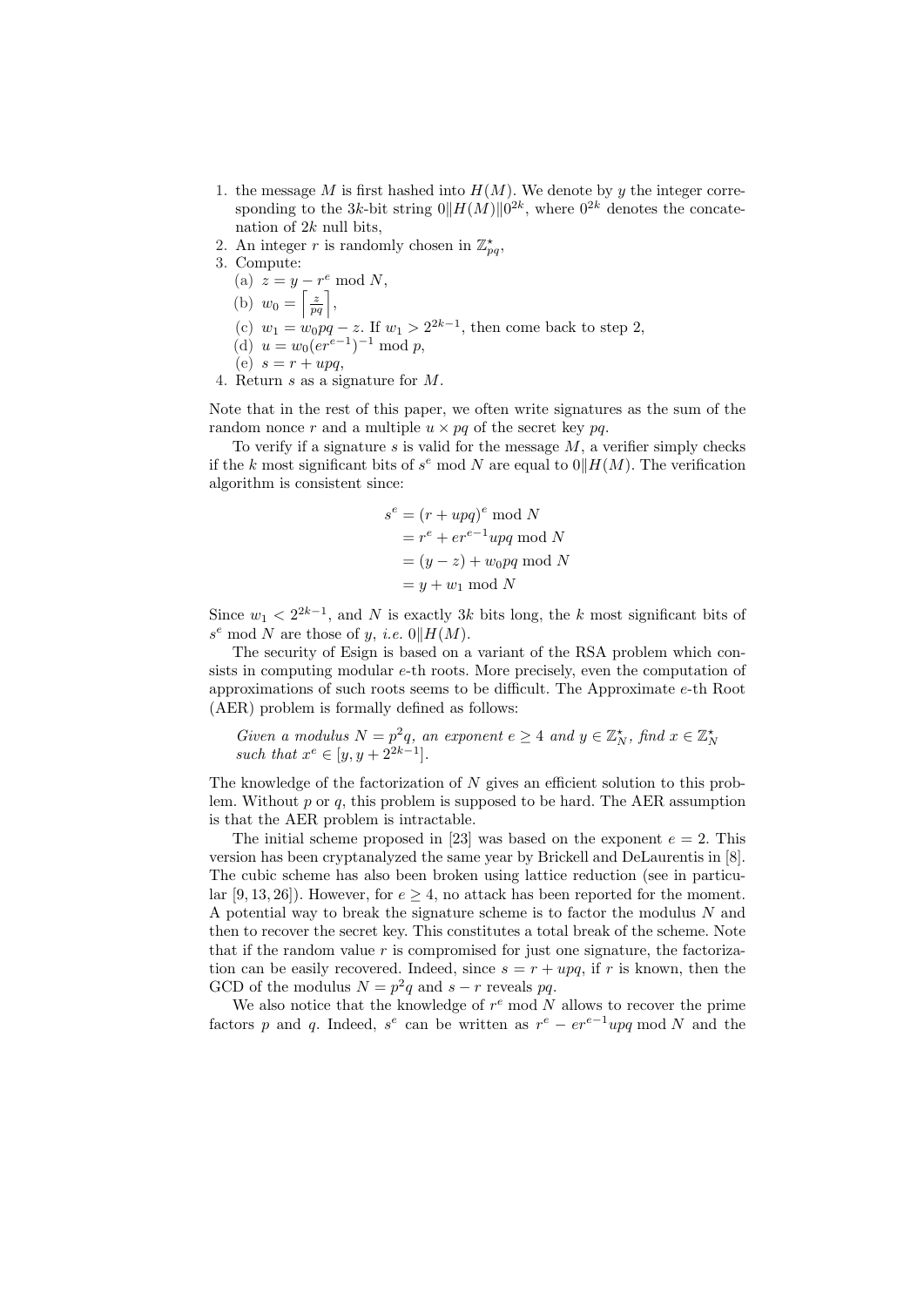GCD of N and  $s^e - r^e$  mod N gives pq. The secrecy of the random values is consequently a crucial issue for Esign.

Moreover, the scheme with  $e \geq 4$  and e prime with  $\phi(N) = p(p-1)(q-1)$ , is provably secure in the random oracle model. More precisely, it is proved secure against existential forgeries in Single Occurrence Chosen Message Attacks scenarios, under the AER assumption (see [25]). An adversary querying a signature oracle for messages of his choice, but with the restriction that a message cannot be submitted twice to the oracle, cannot forge a signature for a message. Otherwise, he can solve the AER problem, supposed to be intractable. Extending the proof to the stronger adaptive chosen message attacks model is an open problem. Thus, two different ways have been proposed to make Esign provably secure in the strong sense [14]. The first method, called Esign-D, is deterministic: the random nonce  $r$  is generated from the message to sign and an additional secret string, included in the private key. The second one, called Esign-R, uses another random nonce  $\rho$ , given as part of the signature, to generate the hash of the message as  $H(M||\rho)$ . In the following, the attacks we present are not chosen message ones, but are based on flawed implementations. Hence, they do not depend on the version used. So without lost of generality, we focus on the first scheme described above.

## 3 Lattice based attacks

In this section we first recall some basic facts about lattices and reduction algorithms. Then, we detail how to use lattice reduction in order to factor modulus such as N under some assumptions on the random data used in Esign.

#### 3.1 Lattice reduction

*Notations.* Let  $N = p^2q$  an Esign modulus. Then any integer s in  $\mathbb{Z}_N$  can be written as  $s = r + upq$  with  $0 \le r < pq$  and  $0 \le u < p$ .

Definitions. In the following, we denote by  $\|\mathbf{x}\|$  the Euclidean norm of the vector *Definitions.* In the following, we denote by  $\|\mathbf{x}\|$  the Euclidean norm of the vector  $\mathbf{x} = (x_1, \dots, x_{d+1})$ , defined by  $\|\mathbf{x}\| = \sqrt{\sum_{i=1}^{d+1} x_i^2}$ . Let  $\mathbf{v_1}, \dots, \mathbf{v_d}$ , be *d* linearly independent vectors such that for  $1 \leq i \leq d$ ,  $\mathbf{v_i} \in \mathbb{Z}^{d+1}$ . We denote by L, the lattice spanned by the matrix V whose rows are  $v_1, \ldots, v_d$ . L is the set of all integer linear combinations of  $v_1, \ldots, v_d$ :

$$
L = \left\{ \sum_{i=1}^{d} c_i \mathbf{v_i}, \ c_i \in \mathbb{Z} \right\}
$$

Geometrically,  $\det(L) = \det(V \times V^T)$  is the volume of the parallelepiped spanned by  $\mathbf{v_1}, \ldots, \mathbf{v_d}$ . The Hadamard's inequality says that  $\det(L) \leq ||\mathbf{v_1}|| \times \ldots \times ||\mathbf{v_d}||$ .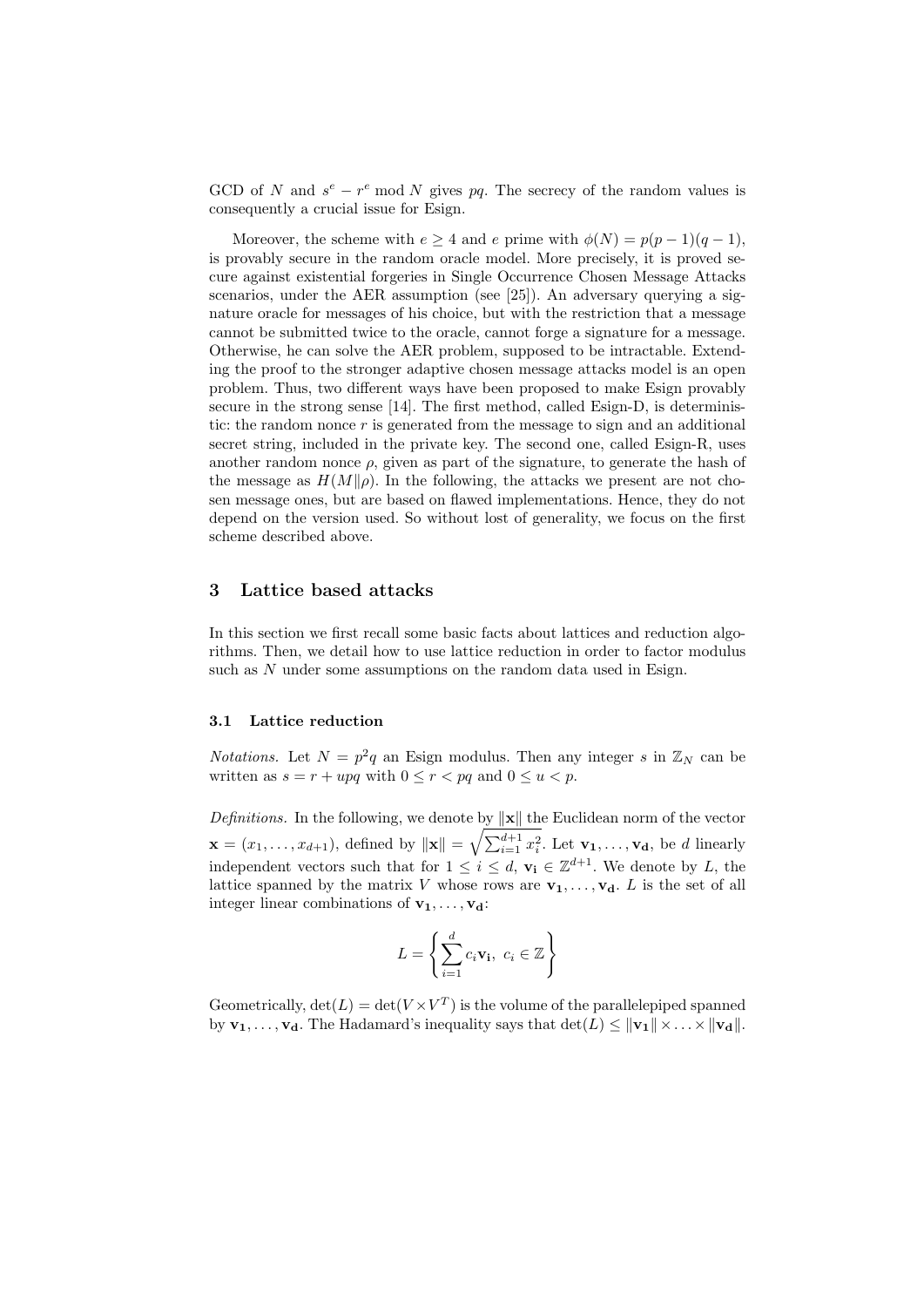Given  $\langle v_1, \ldots, v_d \rangle$  the LLL algorithm [18] will produce a so called "reduced" basis  $\langle \mathbf{b}_1, \ldots, \mathbf{b}_d \rangle$  of L such that

$$
\|\mathbf{b}_1\| \le 2^{(d-1)/2} \det(L)^{1/d} \tag{1}
$$

in time  $O(d^4 \log(M))$  where  $M = \max_{1 \leq i \leq d} ||\mathbf{v}_i||$ . Consequently, given a basis of a lattice, the LLL algorithm finds a short vector  $\mathbf{b}_1$  of L satisfying equation (1). Moreover, we assume in the following that the new basis vectors are of the same length and also have all their coordinates of approximatively the same length. Indeed, a basis for a random lattice can be reduced into an almost orthonormal basis. Therefore,  $||b_i|| \approx ||b_1||$  for  $1 \leq i \leq d$ , and so  $||b_i||^d \approx \det(L)$ .

#### 3.2 Lattice-based Factoring Algorithm

In this subsection, we present a lattice technique to factor a modulus  $N = p^2 q$ , where p and q are two k-bit primes, given an oracle  $\mathcal{O}_{\ell,pq}$  that, on input  $\tilde{s} \in$  $\mathbb{Z}_N$ , returns the  $\ell$  MSBs of  $\tilde{s}$  mod pq. We will see in section 4 that in practical applications it is sometimes possible to realize such an oracle. In the following we denote by  $n = 3k$  the bit length of N.

Let  $\tilde{s} \in \mathbb{Z}_N$  be an integer smaller than N. If an  $\mathcal{O}_{\ell,pq}$  oracle is available, let us query the  $\ell$  most significant bits of  $\tilde{s}$  mod pq; we denote by t the answer of the oracle. Then,  $s = \tilde{s} - t \times 2^{2k-\ell}$  may always be written as  $r + upq$  with  $0 \leq$  $r < pq/2^{\ell}$  and  $0 \le u < p$ . Finally, after d queries to the oracle, we may consider that we know d integers  $s_i \in \mathbb{Z}_N$  such that  $s_i = r_i + u_i pq$  with  $0 \le r_i < pq/2^{\ell}$ and  $0 \leq u_i < p$ . However, the  $r_i$  and  $u_i$  values are unknown. Our objective is to recover pq.

First we note that if we are able to recover one of the  $u_i$ , then recovering the factors  $p$  and  $q$  of N can be efficiently done. Indeed, we suppose first that the recovered  $u_i$  value is larger than  $p/2^{\ell}$ . This occurs with probability  $1 - 1/2^{\ell}$ and if this is not true, we can recover another  $u_i$  until this event occurs. Thus, we have  $p/2^{\ell} < u_i < p$  and we can write  $s_i/u_i = r_i/u_i + pq$  where  $r_i/u_i$  is at most k bits. Consequently, the k most significant bits of  $s_i/u_i$  are those of pq. We denote by A the integer matching  $pq$  on its k MSBs and zeroing the k least significant bits. The 2k-bit value A is known and we can write  $pq = A + \alpha$  where  $\alpha < 2^k$  is unknown. Finally, since  $N = p \times pq = p \times (A + \alpha)$ , we have:

$$
\frac{N}{A} = p + \frac{p\alpha}{A} \tag{2}
$$

where  $0 \leq \frac{p\alpha}{A} < 2$ , since  $p\alpha$  is at most of 2k bits and A is exactly 2k bits. Thus, p equals either  $|N/A|$  or  $|N/A|-1$ .

In the following, we present an algorithm to recover all the  $u_i$ . In a first phase, the algorithm looks for small linear integer combinations of the  $s_i$  using the LLL algorithm. Then, in a second phase, we solve a linear system to recover the  $u_i$ . In the sequel, we describe these two phases.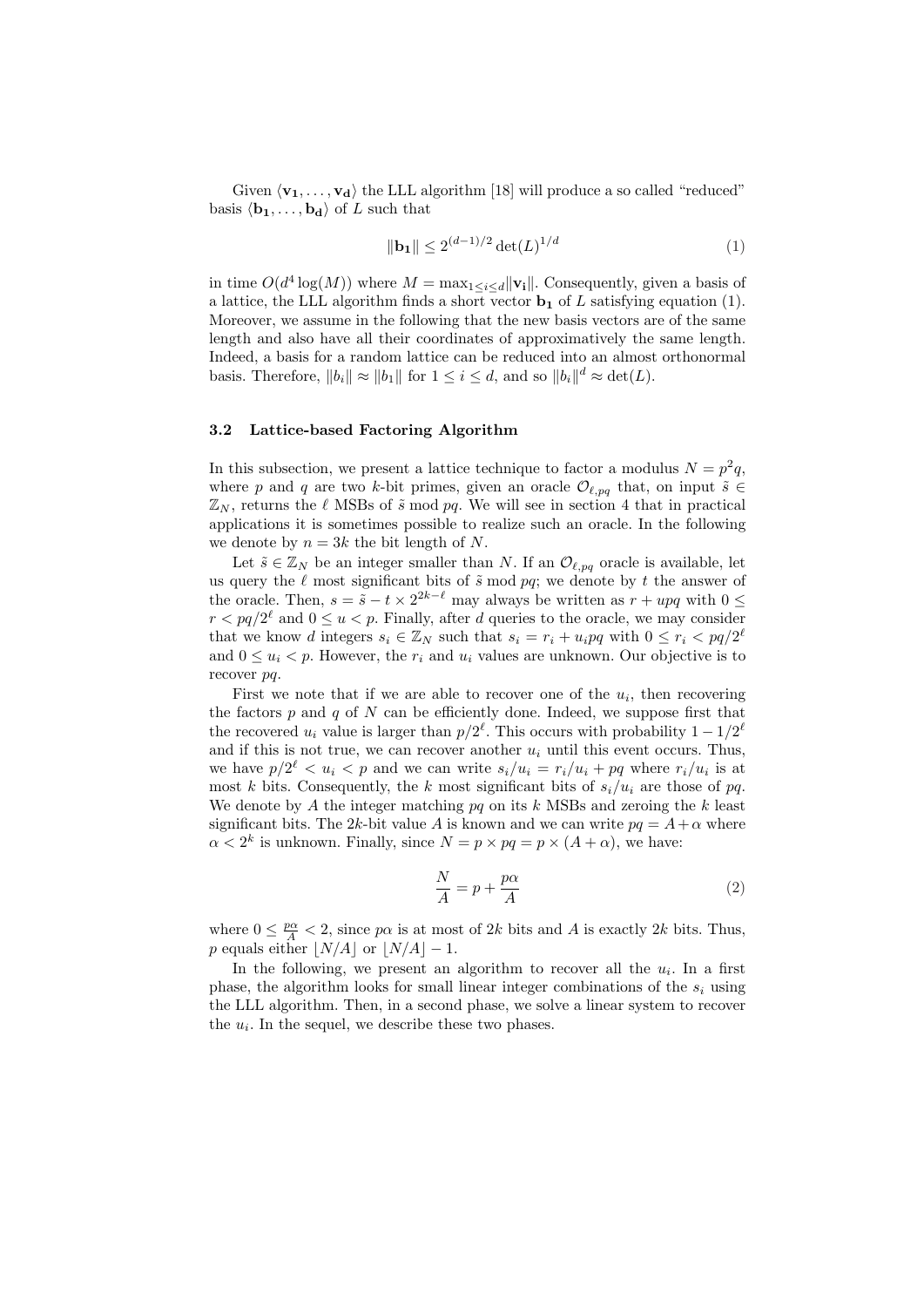Finding Small Linear Integer Combinations of the  $u_i$ . The following lemma shows that searching a small linear integer combination of the  $s_i$  with small coefficients is sufficient to find a null linear combination of the  $u_i$ .

**Lemma 1.** Let  $N = p^2q$  be a n-bit modulus with p and q of roughly the same length. Let  $s_1, \ldots, s_d$  be d random integers in  $\mathbb{Z}_N$ ,  $s_i = r_i + u_i$  pq such that  $|r_i| < pq/2^{\ell}$ .

If there exist d integers  $c_i$ , for  $1 \leq i \leq d$ , such that  $c = \max_{1 \leq i \leq d} |c_i| < 2^{\ell}/d$ and  $|\sum_{i=1}^{d} c_i s_i| < pq$ , then  $\sum_{i=1}^{d} c_i u_i \in \{-1, 0, 1\}$ .<br>Moreover, if  $c < 2^{\ell}/2d$  and  $|\sum_{i=1}^{d} c_i s_i| < pq/2$ , then  $\sum_{i=1}^{d} c_i$ 

Moreover, if 
$$
c < 2^{\ell}/2d
$$
 and  $|\sum_{i=1}^{d} c_i s_i| < pq/2$ , then  $\sum_{i=1}^{d} c_i u_i = 0$ .

*Proof.* By definition, we have  $\sum_{i=1}^{d} c_i s_i = \sum_{i=1}^{d} c_i r_i + pq \sum_{i=1}^{d} c_i u_i$ . Thus by the triangle inequality, we can write:

$$
pq\left|\sum_{i=1}^{d}c_{i}u_{i}\right| \leq \left|\sum_{i=1}^{d}c_{i}s_{i}\right| + \left|\sum_{i=1}^{d}c_{i}r_{i}\right| \tag{3}
$$

Moreover, since  $c < 2^{\ell}/d$  and  $|r_i| < pq/2^{\ell}$  for  $1 \le i \le d$ , then

$$
\left| \sum_{i=1}^{d} c_i r_i \right| \leq \sum_{i=1}^{d} |c_i r_i| \leq d \times \left( \frac{2^{\ell}}{d} \times \frac{pq}{2^{\ell}} \right) \leq pq
$$

Now we know that  $|\sum_{i=1}^d c_i s_i| < pq$ . Then from equation (3),  $pq|\sum_{i=1}^d c_i u_i|$  $2pq$  and  $|\sum_{i=1}^d c_i u_i| < 2$ . This proves the first part of the lemma. The second part of the lemma can be easily deduced from the previous computations.  $\square$ 

Therefore, we look for small integer linear combination of the  $s_i$ , *i.e.* such that Therefore, we look for small integer linear combination of the  $s_i$ , *i.e.* such that  $\sum_{i=1}^d c_i s_i \le pq$  and  $c < 2^{\ell}/d$ . From previous lemma, finding such a combination gives a linear equation in the  $u_i$  variables.

Now we present a lattice-based method to recover the coefficients of a small combination of the  $s_i$ . Suppose K is an integer less than N, whose exact value will be defined later. We consider the following  $d \times (d+1)$ -matrix:

$$
M = \begin{pmatrix} s_1 K & 0 & \dots & 0 \\ s_2 & 0 & K & \ddots & \vdots \\ \vdots & \vdots & \ddots & \ddots & 0 \\ s_d & 0 & \dots & 0 & K \end{pmatrix}
$$

The size of the original basis vector is approximately  $N$  since the  $s_i$  are integers in  $\mathbb{Z}_N$ . In order to estimate the size of a small vector returned by LLL, we upper bound the volume of the lattice  $L$ , spanned by the rows of  $M$ . In the following, we upperbound the determinant of the lattice  $L$  and show that

$$
\det(L)^2 = K^{2d-2}(K^2 + \sum_{j=1}^d s_j^2)
$$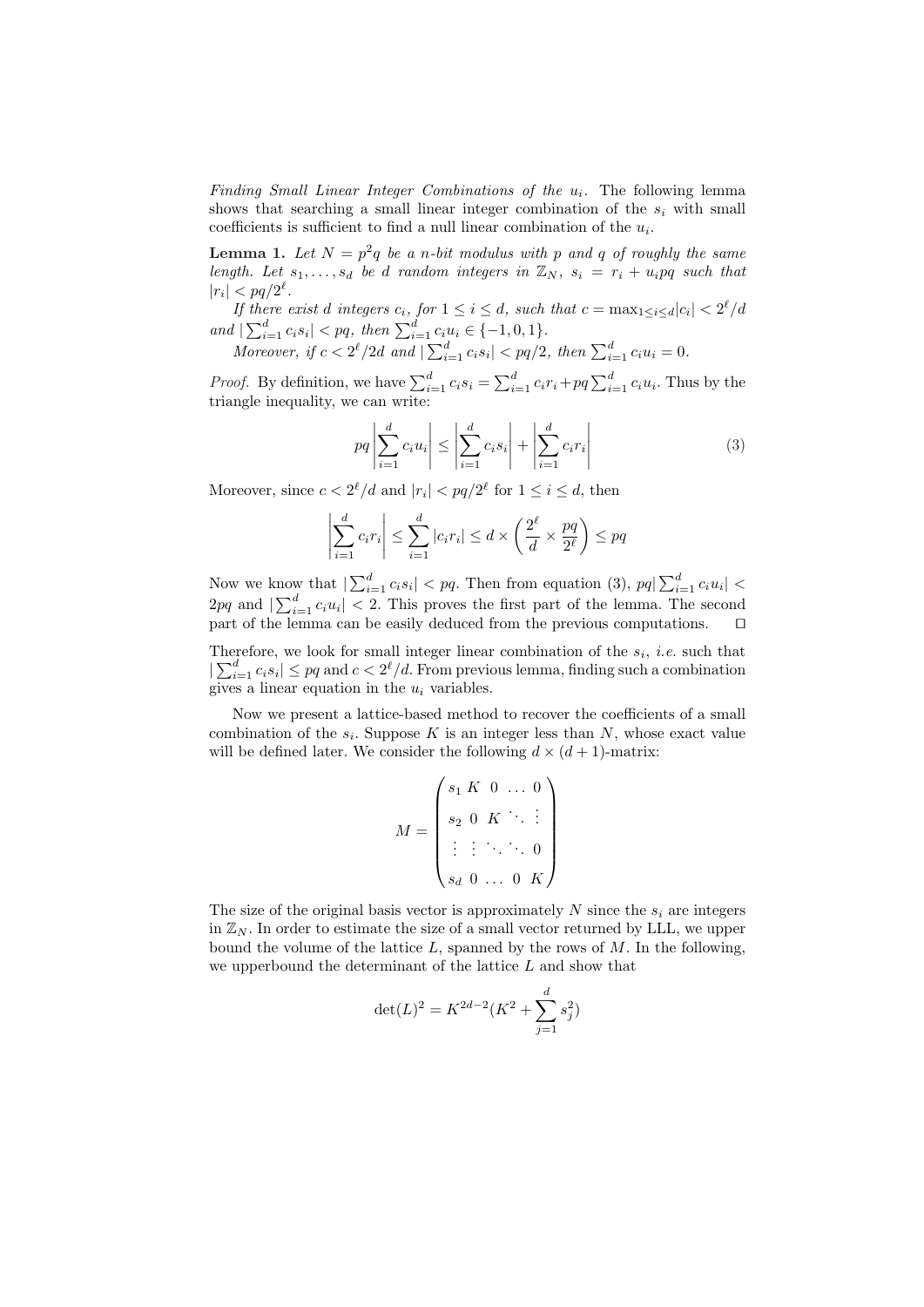Since  $L$  is not a full lattice, its volume is the square root of the determinant of the Gramian matrix [12],  $M \times M^T$ . Thus, we have:

$$
\det(L)^{2} = \det(M \times M^{T}) = \begin{vmatrix} s_{1}^{2} + K^{2} & s_{1} \times s_{2} & s_{1} \times s_{3} & \dots & s_{1} \times s_{d} \\ s_{2} \times s_{1} & s_{2}^{2} + K^{2} & s_{2} \times s_{3} & \dots & s_{2} \times s_{d} \\ s_{3} \times s_{1} & s_{3} \times s_{2} & \dots & \vdots \\ \vdots & \vdots & \ddots & \vdots & \vdots \\ s_{d} \times s_{1} & \dots & \dots & s_{d} \times s_{d-1} & s_{d}^{2} + K^{2} \end{vmatrix}
$$

We can factor the first row by  $s_1$ , the second by  $s_2, \ldots, s_d$  and similarly for the columns. Therefore the determinant can be written as

$$
\det(L)^2 = \prod_{i=1}^d s_i^2 \times \begin{vmatrix} 1 + K^2/s_1^2 & 1 & 1 & \dots & 1 \\ 1 & 1 + K^2/s_2^2 & 1 & \dots & 1 \\ 1 & 1 & \ddots & \ddots & \vdots \\ \vdots & \vdots & \ddots & \ddots & 1 \\ 1 & \dots & \dots & 1 & 1 + K^2/s_d^2 \end{vmatrix}
$$

The last determinant can be computed exactly and is equal to

$$
\prod_{i=1}^{d} \frac{K^2}{s_i^2} + \sum_{i=1}^{d} \prod_{j=1, j \neq i}^{d} \frac{K^2}{s_j^2}
$$

and consequently,

$$
\det(L)^2 = K^{2d-2}(K^2 + \sum_{j=1}^d s_j^2)
$$

Therefore, since for all  $i, |s_i| \leq N$  and  $K \leq N$ , the size of the small vector returned by LLL on this lattice is less than

$$
2^{(d-1)/2} \times (d+1)^{1/2d} \times K^{\frac{d-1}{d}} N^{\frac{1}{d}}
$$

For the present discussion we ignore factors like  $2^{(d-1)/2}$  dependent only on the size of the matrix. Indeed, in practice, LLL returns a short vector much smaller than theoretical upperbounds. Consequently, we can assume that the shortest vector returned by LLL is of length about  $(d+1)^{1/2d} \times K^{\frac{d-1}{d}}N^{\frac{1}{d}}$ . ار<br>م l i<br>H

Now we fix  $K =$  $N^{\frac{2}{3}-\frac{1}{3(d-1)}}/2$ . As a consequence, a simple computation shows that, in this case, the length of a short vector returned by LLL is less than

$$
(d+1)^{1/2d} \times N^{\frac{2}{3} - \frac{1}{3d}}
$$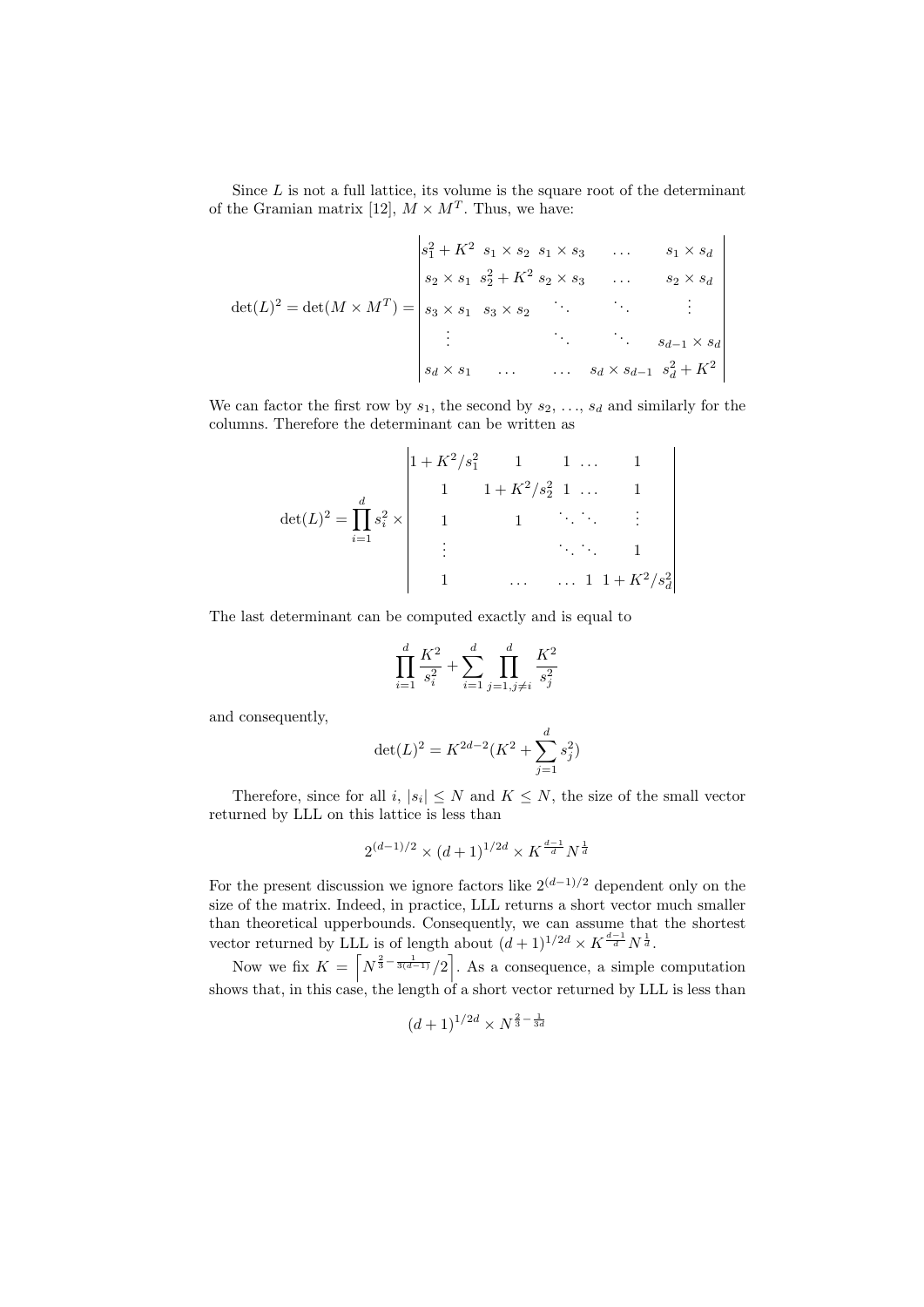which is less than pq since  $\sqrt{d+1} \ll N^{1/3}$ . Therefore a short vector has all its coordinates smaller than pq.

In the following, we show how a short vector  $\mathbf{b}_1$  returned by LLL allows us to determine the coefficients of a short linear combination of the  $s_i$ . Due to the form of the matrix  $M$ ,  $\mathbf{b}_1$  can be written as

$$
\mathbf{b_1} = \left(\sum_{i=1}^d c_i \cdot s_i, K \cdot c_1, \dots, K \cdot c_d\right) \tag{4}
$$

where the  $c_i$  are integers. We denote by c the maximum of the  $|c_i|$ . If  $\mathbf{b_1}$  is a short vector returned by LLL, then all its coordinates are smaller than pq. In particular, we have  $Kc < pq$ . Consequently,  $c < 2pq/N^{\frac{2}{3}-\frac{1}{3(d-1)}}$ . Furthermore, if  $\ell > \frac{n}{3(d-1)} + \log(d) + 1$ , then

$$
c < \frac{2N^{2/3}}{N^{\frac{2}{3}-\frac{1}{3(d-1)}}} \le 2N^{\frac{1}{3(d-1)}} < \frac{2^{\ell}}{d}
$$

Therefore, since  $\sum_{i=1}^d c_i \cdot s_i$   $\langle$  *pq* and  $c \langle 2^{\ell}/d$ , then lemma 1 implies that  $\sum_{i=1}^{d} c_i u_i \in \{-1, 0, 1\}.$ 

As a consequence, if we have d random values  $s_i = r_i + u_i pq$ , where  $|r_i|$  < As a consequence, if we have a random values  $s_i = r_i + u_i pq$ , where  $|r_i| < pq/2^{\ell}$  and  $\ell > \left[\frac{n}{3(d-1)} + \log(d) + 1\right]$ , then the shortest vector returned by LLL gives us the coefficients of a very small combination of the  $u_i$  and we finally have a linear equation in the  $u_i$  variables.

However, one equation is not sufficient to recover at least one  $u_i$ . In the second phase of our algorithm, we show that in fact we can obtain  $d$  very small linear combinations of the  $u_i$ .

Recovering the  $u_i$ . The vectors of the new lattice basis have the property to be all of about the same length. Consequently, each vector  $\mathbf{b}_i$  of the new basis gives a small integer combination of the  $s_i$  and so of the  $u_i$ . Experimentally, we observe that the linear combination of the  $u_i$  is null except for the last one which is equal to  $\pm 1$ .

Thus, each short vectors returned by LLL gives a small linear combination of the  $s_i$ . The matrix returned by the LLL algorithm can be expressed as  $C \times M$ where  $\overline{\phantom{a}}$  $\mathbf{r}$ 

$$
C = \begin{pmatrix} c_{1,1} & c_{1,2} & \dots & c_{1,d} \\ \vdots & \vdots & \ddots & \vdots \\ c_{j,1} & c_{j,2} & \dots & c_{j,d} \\ \vdots & \vdots & \ddots & \vdots \\ c_{d,1} & c_{d,2} & \dots & c_{d,d} \end{pmatrix}
$$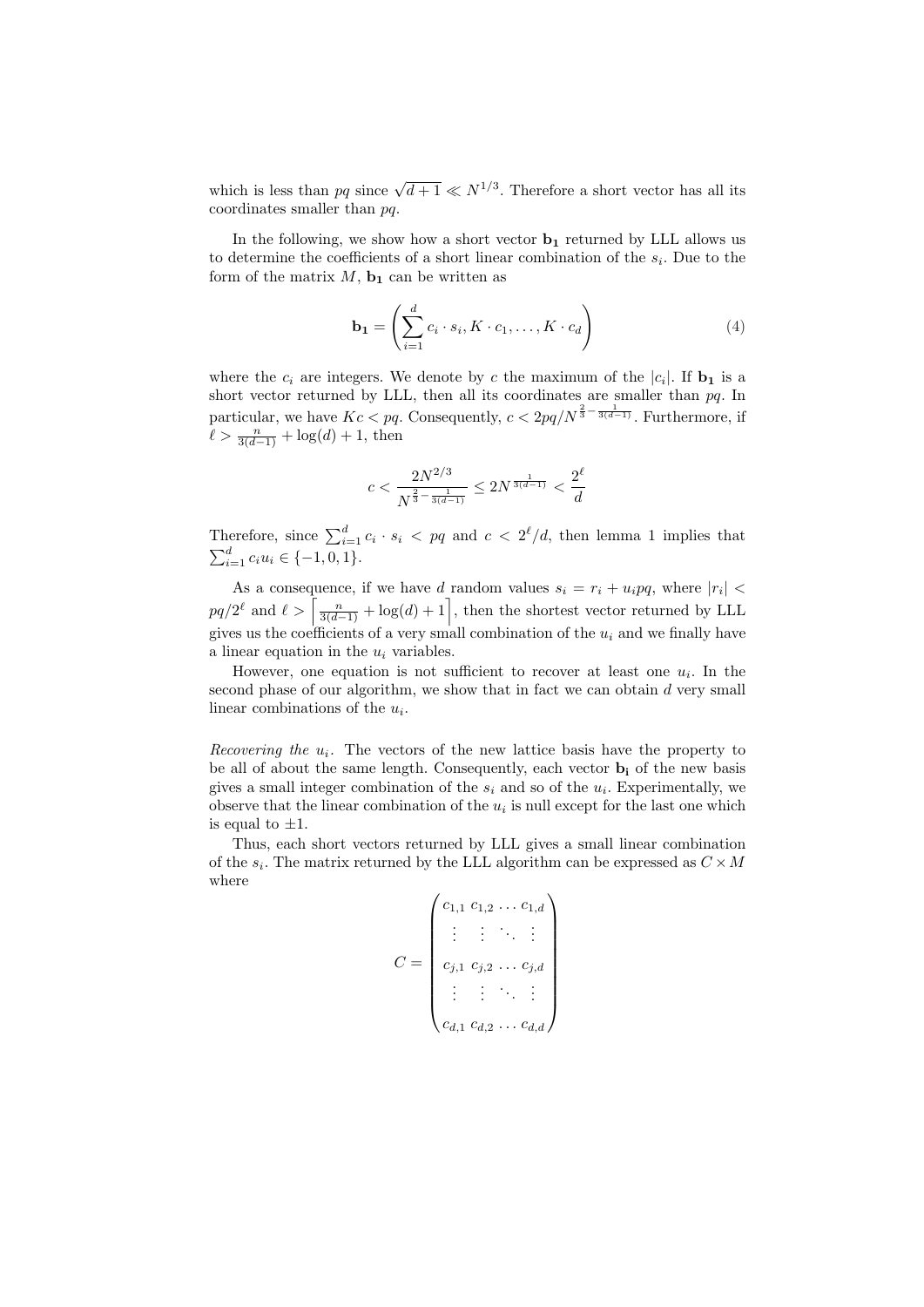Each row of C contains the coefficients of a small linear combination of the  $s_i$ . The matrix C is invertible since its determinant is  $\pm 1$  and thus solving the system  $\mathbf{u} \cdot C^T = (0, \ldots, 0, 1)$ , where  $\mathbf{u} = (u_1, \ldots, u_d)$  allows to recover the  $u_i$ .

Once the  $u_i$  are obtained, recovering half of the bits of  $pq$  is easy by computing Once the  $u_i$  are obtained, recovering nail of the bits of  $pq$  is easy by computing  $\left| \frac{s_i}{u_i} \right|$  for one of the value  $s_i$ . Then p is computed according to equation 2. Finally, we have the following theorem:

**Theorem 1.** Let  $N = p^2q$  be a n-bit modulus. Given an oracle  $\mathcal{O}_{\ell, pq}$  that on input  $s \in \mathbb{Z}_N$ , returns the  $\ell$  most significant bits of s mod pq where  $\ell \geq$ n input  $s \in \mathbb{Z}_N$ , returns the  $\ell$  most significant bits of  $s$  mod pq where  $\ell \geq \frac{n}{3(d-1)} + \log(d) + 1$  and  $d < n$ , there exists a probabilistic polynomial-time algorithm in n to factor N from d random and independent numbers s in  $\mathbb{Z}_N$ .

#### 3.3 Extending the attack to the Least Significant Bits

In this paper, we focus on the importance of MSBs confidentiality. However, such a presentation has been chosen for simplicity reasons since the same analysis can be done with the least significant bits. More precisely the knowledge of the  $\ell$  least significant bits of  $S_i \text{ mod } pq$ , for d values  $S_i \in \mathbb{Z}_N$ , also allows us to factor N for the obvious reason that the knowledge of the least significant bits can be reduced to the knowledge of the most significant bits, as explained below.

Consider a 3k-bit Esign modulus  $N = p^2q$ . A value S randomly chosen in  $\mathbb{Z}_N$  can always be written as  $S = r + upq$  where  $0 \leq r < pq$  and  $u < p$ . Assume now that the  $\ell$  LSBs of r, denoted by  $r_0$ , are known. Then, the  $\ell$  LSBs of  $S - r_0$  mod  $pq = r - r_0$  are zero. We now denote by  $r_1$  the  $(2k - \ell)$ -bit value  $(r - r_0)/2^{\ell}$ . Let a be the inverse of  $2^{\ell}$  mod N. We can note that a is also the inverse of  $2^{\ell}$  modulo pq. Consequently, we can compute

$$
a \times (S - r_0) = a \times (r - r_0) \mod pq
$$

$$
= a \times 2^{\ell} \times \frac{(r - r_0)}{2^{\ell}} \mod pq
$$

$$
= (1 \mod pq) \times r_1 \mod pq
$$

$$
= r_1 \mod pq
$$

Therefore,  $s = a(S - r_0) \mod N$  can be written as  $r_1 + u_1pq$  for  $u_1 < p$  and  $r_1 < pq/2^{\ell}$ . Thus s is a candidate input for the matrix M of the algorithm of the previous subsection.

#### 3.4 Application to RSA modulus

It is worth noticing that this algorithm is independent of the special form  $N =$  $p^2q$  of the modulus. It also works for any RSA modulus  $N = pq$  as soon as:

$$
\ell \ge \left\lceil \frac{n}{2(d-1)} + \log(d) + 1 \right\rceil
$$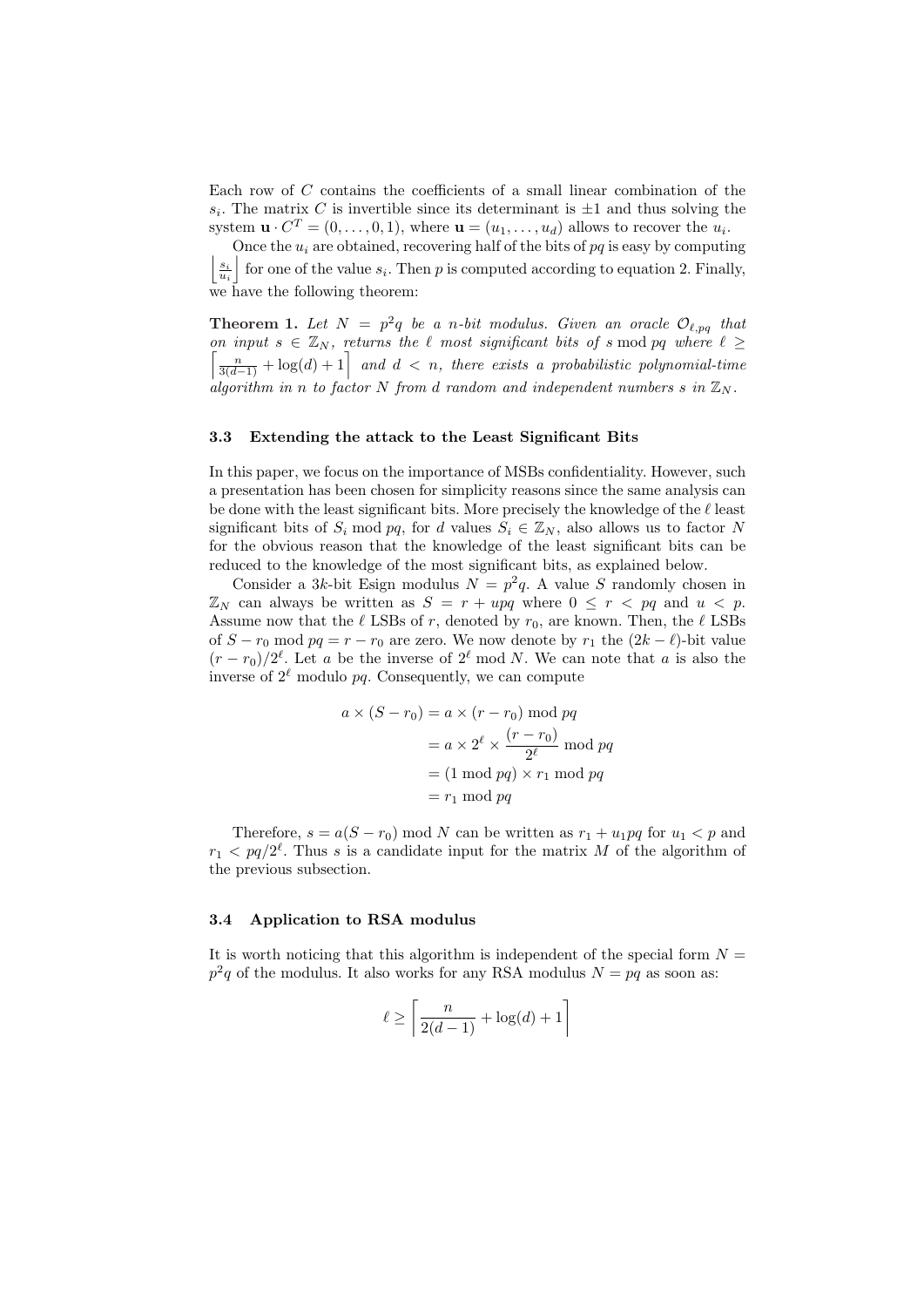If  $s_i \in \mathbb{Z}_N$  is written as  $s_i = r_i + u_i p$ , for  $r_i < p/2^{\ell}$  and  $u_i < q$ , then we can recover the  $u_i$  and computing p from  $\lfloor \frac{s_i}{u_i} \rfloor$ .

As a consequence, if there exists an oracle  $\mathcal{O}_{\ell,p}$  which on input  $S \in \mathbb{Z}_N$ returns the  $\ell$  most significant bits of S mod p where p is a factor of the modulus N, then we can factor N in polynomial time in  $log(N)$ . Therefore the problem of finding the  $\ell$  MSBs of S mod p for d different random and independent values  $S \in \mathbb{Z}_N$ , is equivalent to the factorization problem.

## 4 Partially known nonces in Esign signature scheme

In the following we describe some potential flaws in practical implementations of Esign. The main idea is to notice that the secrecy and the randomness of all the nonces is a crucial security point: the knowledge of only a few bits of these random values is enough to efficiently recover the secret signature key.

Let  $N = p^2 q$  an Esign modulus where p and q are two k-bit primes such that  $q < p$ . The signature scheme is fully described in section 2.

We first consider an attack on Esign when the random nonces are not full-size. Suppose the random number generator is biased so that the most significant bits of the random values are always zero. We show how to efficiently factor the modulus from a small set of signatures by using the technique described in section 3.2. Precisely, suppose the random number generator produces nonces smaller than  $pq/2^{\ell}$ , for an integer  $\ell \geq 1$ , instead of randomly drawing uniformly distributed integers in the interval  $[0, pq]$ . We know that all the generated signatures may be written as  $s = r + upq$  where r is the random nonce. Thus, a signature is a noisy multiple of the secret factor  $pq$ . If the number  $\ell$  of null most significant bits of r is sufficiently large, then we can factor  $N$  by recovering p with the technique presented above. The attack goes as follows: suppose we have a set of d Esign signatures  $s_i$ , for any messages. Each can be written as  $s_i = r_i + u_i p q$ , for  $1 \leq i \leq d$ , and where  $r_i \leq pq/2^{\ell}$  and  $u_i < p$ . As shown in section 3.2 we can recover the  $u_i$  by reducing a lattice with the LLL algorithm. As soon as we have recover the  $u_i$  by reducing a lattice with the LLL algorithm. As soon as we have  $\ell \ge \left\lceil \frac{n}{3(d-1)} + \log(d) + 1 \right\rceil$ , where n is the bit size of the modulus N. Then we can write:

$$
\frac{s_i}{u_i} = \frac{r_i}{u_i} + pq
$$

k

We remark that  $\left| \frac{r_i}{u_i} \right|$ is at most a  $k$ -bit integer. Thus, we can finally recover  $p$  according to equation 2. Experimented results are provided below. The tests have been run on an Intel Pentium IV, XEON 1.5 GHz, with the Shoup's library NTL  $(24)$ . For each modulus length n, we give the length of pq (that is also the expected length for the random  $r$ ), the effective length of the nonce  $r$ , the experimental and theoretical bounds for  $\ell$ , and the time needed to recover p and q. The number of required signatures is d.

We observe that the experimental bound for  $\ell$  is better than expected. This can be simply explained by the good performances of the LLL algorithm. In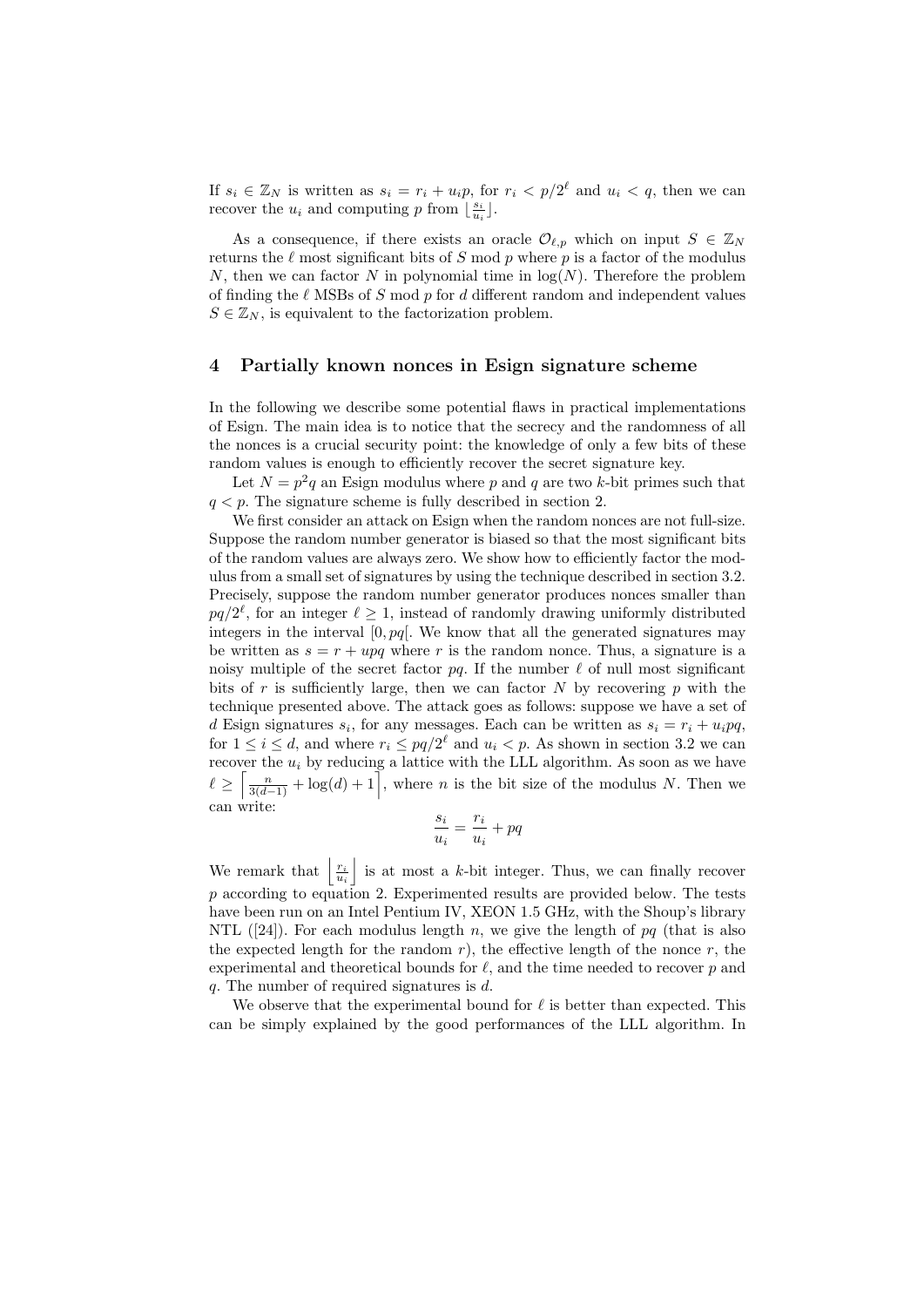| $n=3k$ | 2k   | $\log(r)$ | experimental<br>value for $\ell$ | theoretical<br>bound for $\ell$ | $\overline{d}$ | time to factor      |
|--------|------|-----------|----------------------------------|---------------------------------|----------------|---------------------|
|        |      |           |                                  |                                 |                |                     |
| 512    | 340  | 335       | 5                                | 8                               | 55             | $2 \text{ min } 10$ |
| 768    | 512  | 506       | 6                                | 9                               | 55             | $2 \text{ min } 20$ |
| 1024   | 682  | 674       | 8                                | 11                              | 56             | $2 \text{ min } 30$ |
| 1152   | 768  | 760       | 8                                | 11                              | 57             | $3 \text{ min}$     |
| 1536   | 1024 | 1013      | 11                               | 14                              | 57             | $4 \text{ min } 10$ |
| 2048   | 1364 | 1349      | 15                               | 17                              | 57             | $5 \text{ min } 50$ |

Fig. 1. Experimental results on Esign with partially known nonces.

practice, this algorithm works indeed better than expected and the vectors returned are shorter than the provable upper bounds. Another explanation can be made for this fact: in section 3.2, we have used a theoretical bound on the be made for this fact: in section 3.2, we have used a theoretical bound on the sum  $\sum_{i=1}^{d} c_i s_i \leq d cN$ . This bound has then been used to find the theoretical bound on  $\ell$ . However, in practice, the sum  $\sum_{i=1}^{d} c_i s_i$  is approximately  $\sqrt{d} \cdot cN$  on average. Thus, this gives a smaller bound on  $\ell$ : the algorithm works as soon as  $\ell \geq$ age. Thus, this<br> $\frac{n}{3(d-1)} + \frac{\log(d)}{2}$ one gives a smaller bound on  $\ell$ : the algorithm works as soon as  $\frac{z(d)}{2} + 1$ . This gives results closer to the experimental results. This bound is given in figure 1.

Hence, if the random number generator produces nonces in an interval smaller than expected, then recovering the secret key can be made from a small set of signatures, for any messages. However, even if the random values are generated in all the interval  $[0, pq]$ , the difference between two consecutive nonces should not be too small. Indeed, in this case, the same attack applies: considering the differences  $s_{i+1} - s_i$  whose most significants bits modulo pq are small, gives the same results.

Thus, the random number generator is a crucial security point and the nonces should be generated uniformly and independently in the range  $[0, pq]$ . If we now consider physical attacks on probing or electromagnetic analysis, the attack can also be mounted as soon as the observation of the  $\ell$  MSB or LSB of the random nonces is feasible. This may be realistic using smart cards.

# 5 Other potential weaknesses in Esign implementations

In [2], Bellare, Goldwasser and Miccianco have pointed out that using linear congruential generator in DSS signature scheme is totally insecure. The secret key can be easily recovered in this case, and even if the outputs of the generator are truncated. As for DSS, using a linear congruential generator (LCG) with public parameters leads to insecure implementations of Esign.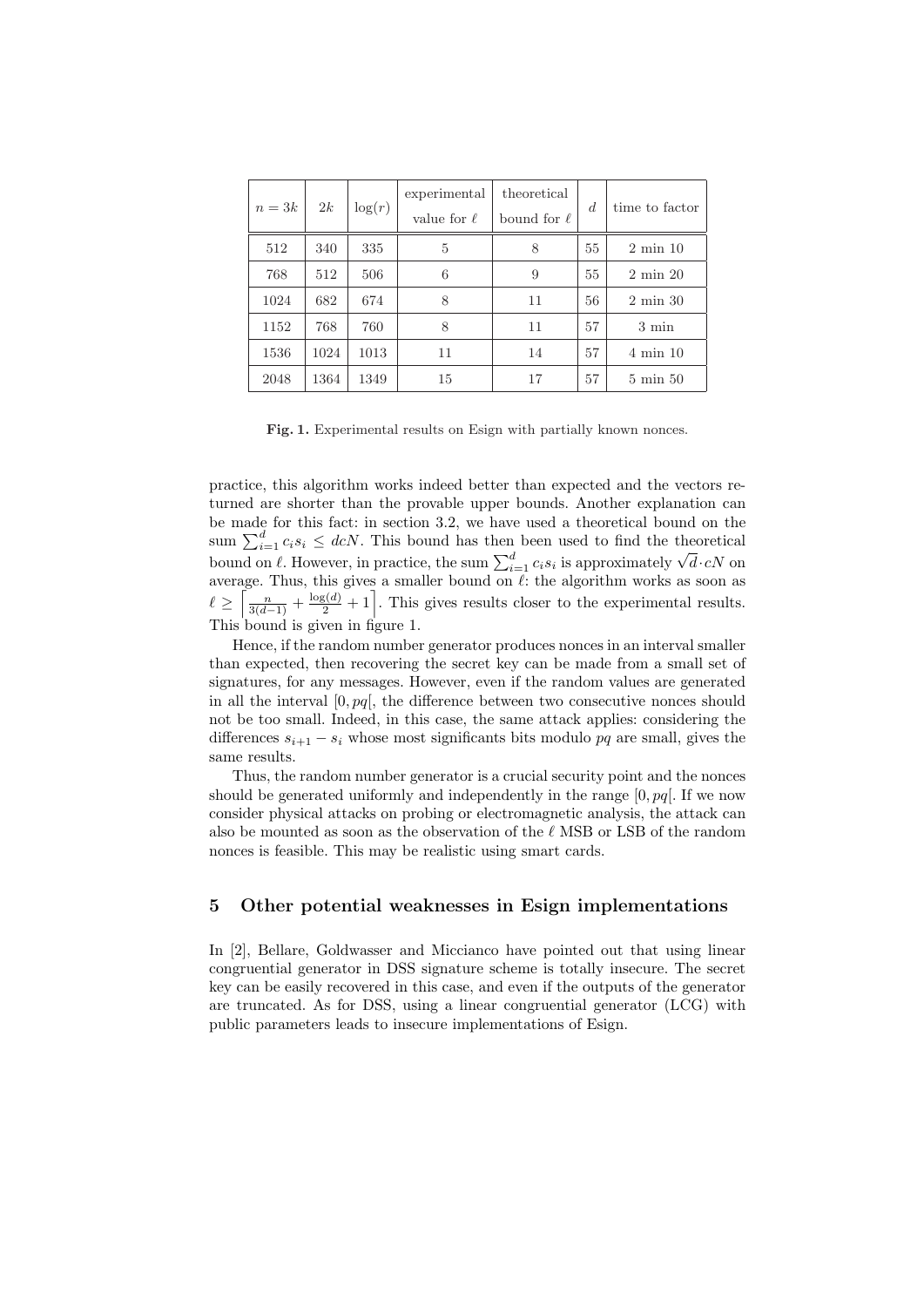Such a generator is parameterized by integers  $a, b, M$  and is based on a linear recurrence:  $r_{i+1} = ar_i + b \mod M$ . The initial seed  $r_0$  is the secret. We consider the security of Esign in this case and we show that the knowledge of only two signatures allows to recover the secret signature key. Suppose that Esign is used with the pseudo-random generator defined by  $r_{i+1} = ar_i + b \mod M$  where M is a secret multiple of pq, less than N, and a and b are public integers in  $\mathbb{Z}_M$ . The initial state  $r_0$ , that should not be reset, is kept secret as part of the private key. The modulus M is chosen to be a multiple of  $pq$  so that after reduction modulo  $pq$  in the signature generation, the generated random values are still uniformly distributed in the range  $[0, pq]$ . Such a choice seems to be the most natural one.

For any positive index i, we have  $s_i = r_i + u_i pq$ . Thus the following equality holds:

$$
s_{i+1} = r_{i+1} + u_{i+1}pq = ((ar_i + b) \bmod M) \bmod pq + u_{i+1}pq
$$

Thus, since a and b are public and M is a multiple of  $pq$ , one can compute  $s_{i+1} - as_i - b$  which is a multiple of pq. Its GCD with the modulus N is pq, and the secret key is found.

Note that this can also be applied even if the parameter  $b$  is secret. With only four signatures  $s_i$ ,  $s_{i+1}$ ,  $s_j$  and  $s_{j+1}$ , the secret factor  $pq$  can also be recovered. Indeed, it suffices to compute  $(s_{i-1} - s_i) - (s_{j+1} - s_j) = (u_{i+1} - u_i + u_{j+1}$  $u_i + K$ )pq where K is an integer. The GCD of N with this difference reveals pq.

Finally, using a linear congruential generator is insecure in this case.

### 6 Conclusion

In conclusion we have shown in this paper that Esign must be carefully implemented since like many other public key cryptosystems, security of ephemeral keys is of crucial importance. We also insist on the idea that physical techniques like probing or electromagnetic analysis can be very efficiently combined with more theoretical algorithmic cryptanalysis methods, for example based on LLL.

#### References

- 1. M. Ajtai, R. Kumar, and D. Sivakumar. A sieve algorithm for the shortest lattice vector problem. In Proceedings of the 33rd Annual Symposium on the Theory of Computing (STOC) 2001, pages  $601 - 610$ . ACM Press, 2001.
- 2. M. Bellare, S. Goldwasser, and D. Miccianco. "Pseudo-Random" Number Generation within Cryptographic Algorithms: the DSS Case. In B. Kaliski, editor, Advances in Cryptology – Crypto'97, volume 1294 of LNCS, pages  $277 - 291$ . Springer-Verlag, 1997.
- 3. D. Bleichenbacher. On the Generation of DSA One-Time Keys. In The 6th Workshop on Elliptic Curve Cryptography (ECC 2002), 2002.
- 4. D. Boneh. Simplified OAEP for the RSA and Rabin Functions. In M. Bellare, editor, Advances in Cryptology – Crypto'01, volume 2139 of LNCS, pages 275 – 291. Springer-Verlag, 2001.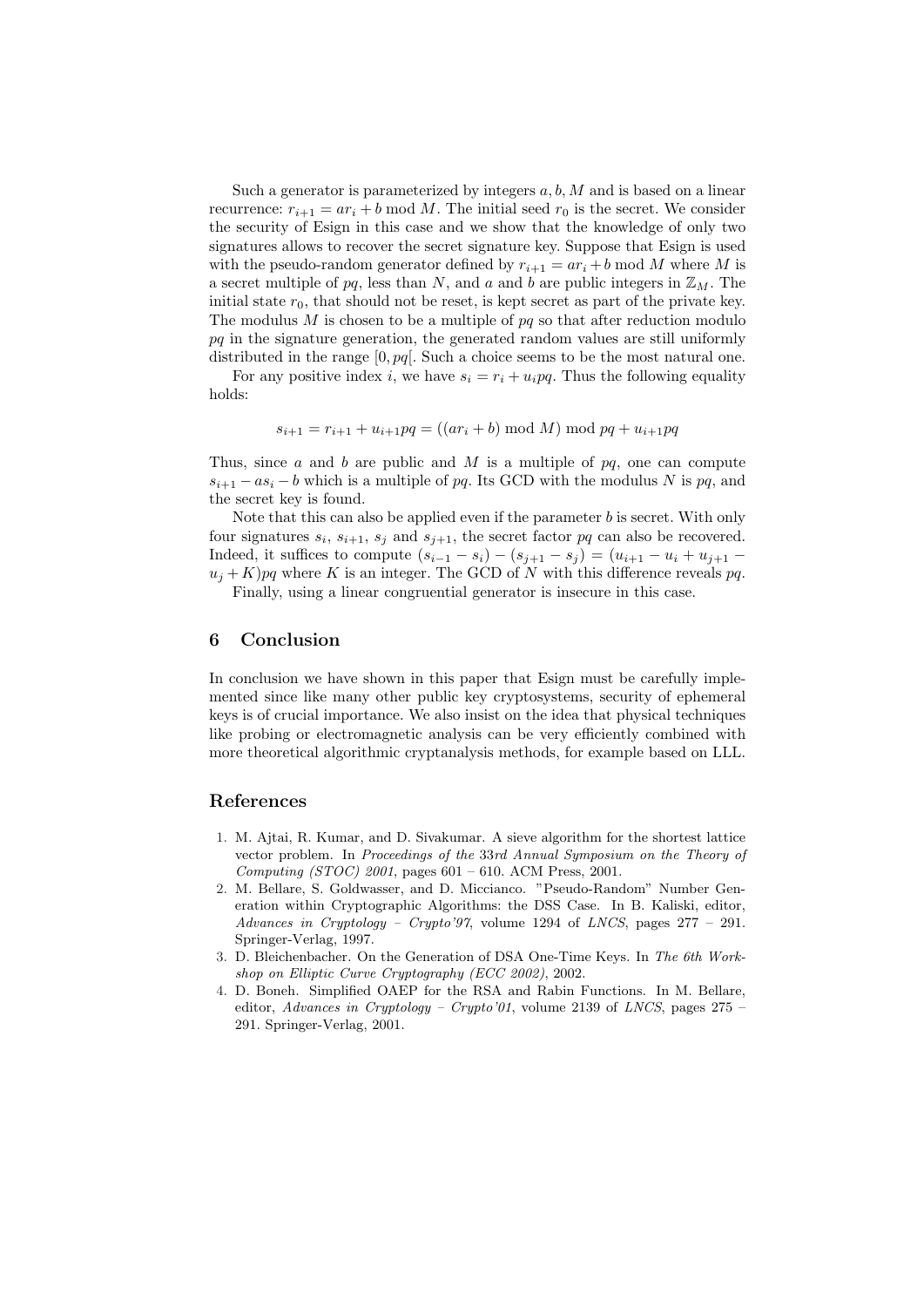- 5. D. Boneh, G. Durfee, and N. Howgrave-Graham. Factoring  $n = p^r q$  for large r. In M. Wiener, editor, Advances in Cryptology – Crypto'99, volume 1666 of LNCS, pages 326 – 337. Springer-Verlag, 1999.
- 6. D. Boneh, G. Durfee, and Y. Frankel. An attack on RSA given a fraction on the private key bits. In K. Ohta and D. Pei, editors, Advances in Cryptology –  $Asiacrypt'98$ , volume 1514 of *LNCS*, pages  $25 - 34$ . Springer-Verlag, 1998.
- 7. D. Boneh and R. Venkatesan. Hardness of Computing the Most Significant Bits of Secret Keys in Diffie-Hellman and Related Schemes. In N. Koblitz, editor, Advances in Cryptology – Crypto'96, volume 1109 of LNCS, pages  $129 - 142$ . Springer-Verlag, 1996.
- 8. E. F. Brickell and J. M. DeLaurentis. An attack on a signature scheme proposed by Okamoto and Shiraishi. In H. C. Williams, editor, Advances in Cryptology – Crypto '85, volume 218 of LNCS, pages  $28 - 32$ . Springer Verlag, 1985.
- 9. E. F. Brickell and A. M. Odlyzko. Cryptanalysis: A Survey of Recent Results. In G. J. Simmons, editor, Contemporary Cryptology – The Science of Information Integrity, pages  $501 - 540$ . IEEE Press, 1991.
- 10. P. A. Fouque, G. Martinet, and G. Poupard. Attacking Unbalanced RSA-CRT using SPA, 2003. To appear in the Proceedings of CHES'03.
- 11. E. Fujisaki, T. Kobayashi, H. Morita, H. Oguro, T. Okamoto, and S. Okasaki. ESIGN: Efficient Digital Signature Scheme, submission to NESSIE, 2000.
- 12. J. van zur Gathen and J. Gerhard. Modern Computer Algebra. Cambridge University Press, 1999.
- 13. M. Girault, P. Toffin, and B. Vallée. Computation of Approximate *l*-th Roots Modulo  $n$  and Application to Cryptography. In S. Goldwasser, editor,  $Advances$ in Cryptology – Crypto'88, volume 403 of LNCS, pages  $100 - 117$ . Springer Verlag, 1988.
- 14. L. Granboulan. How to repair Esign. In SCN'02. Springer-Verlag, 2002.
- 15. N. Howgrave-Graham. A Review of the ESIGN digital signature standard, 2001. Available at http://www.shiba.tao.go.jp/kenkyu/CRYPTREC/fy15/ cryptrec20030424 outrep.html. Report #1007.
- 16. N. Howgrave-Graham and N. P. Smart. Lattice Attacks on Digital Signature Schemes. Design, Codes and Cryptography, 23:283 – 290, 2001.
- 17. R. Kannan. Algorithmic geometry of numbers. Annual Review of Computer Science, 2:231 – 267, 1987.
- 18. A. K. Lenstra, H. W. Lenstra, and L. Lovász. Factoring Polynomials with Rational Coeficients. Mathematische Annalen, 261(4):515 – 534, 1982.
- 19. P. Q. Nguyen and I. E. Shparlinski. The Insecurity of the Digital Signature Algorithm with Partially Known Nonces. Journal of Cryptology,  $15(3):151 - 176$ , 2002.
- 20. P. Q. Nguyen and J. Stern. The Two Faces of Lattices in Cryptography. In J. Silverman, editor, Proc. of Cryptography and Lattices Conference, volume 2146 of  $LNCS$ , pages  $146 - 180$ . Springer-Verlag, 2001.
- 21. NIST. Digital Signature Standard (DSS). Federal Information Processing Standards PUBlication 186, November 1994.
- 22. R. Novak. SPA-Based Adaptive Chosen-Ciphertext Attack on RSA Implementation. In D. Naccache and P. Paillier, editors, Public Key Cyptography – PKC'2002, volume 2274 of  $LNCS$ , pages  $252 - 261$ . Springer-Verlag, 2002.
- 23. T. Okamoto and A. Shiraishi. A Digital Signature Scheme Based on Quadratic Inequalities. Proceedings of Symposium on Security and Privacy, pages  $123 - 132$ , 1985.